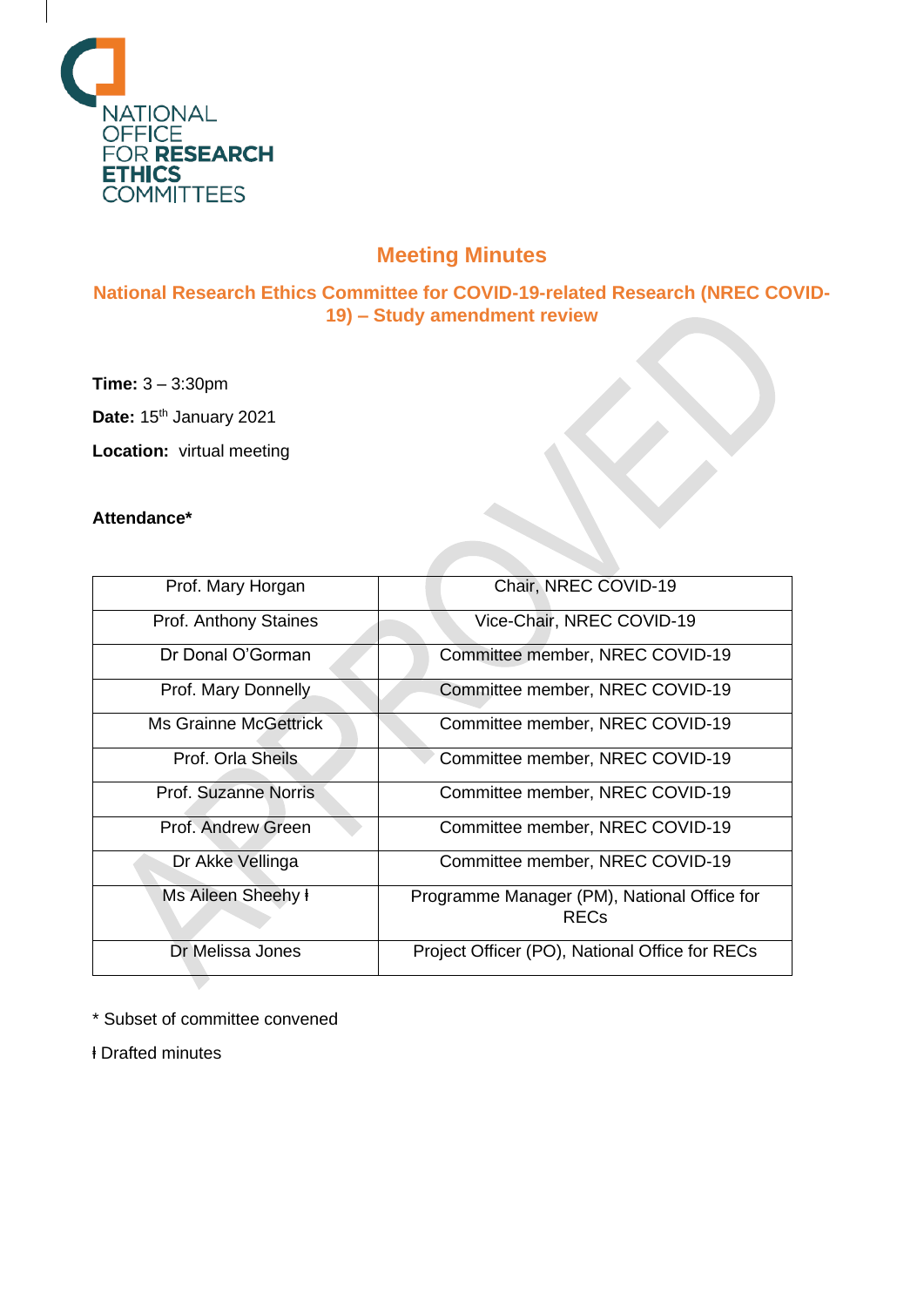## **Quorum for Decisions:** Yes

### **Agenda**

- Welcome
- Declarations of Interest
- Application 20-NREC-C0V-104-AMEND-2
- Application 20-NREC-C0V-050-AMEND
- Application 20-NREC-C0V-087-AMEND
- Application 20-NREC-C0V-030/1-AMEND
- Application 20-NREC-C0V-034-AMEND
- Application 20-NREC-C0V-040-AMEND
- Application 20-NREC-C0V-056-AMEND
- AOB
- The Chair opened the meeting and welcomed the committee

Declarations of Interest: The Chair declared a conflict of interest with application 20- NREC-COV-056-AMEND and removed herself from the meeting during discussions related to this submission.

**\_\_\_\_\_\_\_\_\_\_\_\_\_\_\_\_\_\_\_\_\_\_\_\_\_\_\_\_\_\_\_\_\_\_\_\_\_\_\_\_\_\_\_\_\_\_\_\_\_\_\_\_\_\_\_\_\_\_\_\_\_\_\_\_\_\_\_\_\_\_\_\_\_\_\_\_**

**\_\_\_\_\_\_\_\_\_\_\_\_\_\_\_\_\_\_\_\_\_\_\_\_\_\_\_\_\_\_\_\_\_\_\_\_\_\_\_\_\_\_\_\_\_\_\_\_\_\_\_\_\_\_\_\_\_\_\_\_\_\_\_\_\_\_\_\_\_\_\_\_\_\_\_\_**

### **Amendment applications**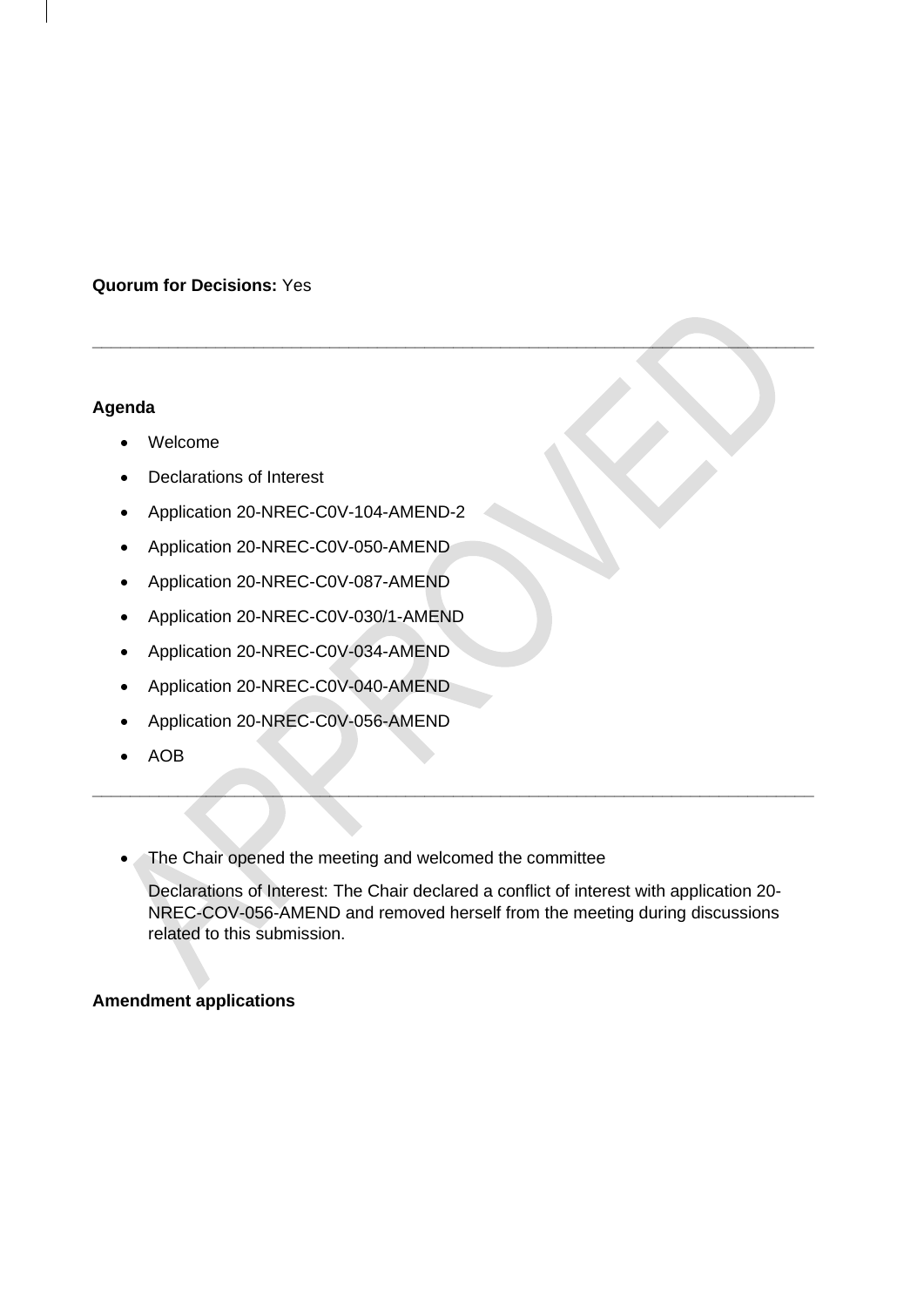| <b>Application Number</b>                     | 20-NREC-C0V-104-AMEND-2                                                                                                                                                                                                                                                                                                                                                                                                          |
|-----------------------------------------------|----------------------------------------------------------------------------------------------------------------------------------------------------------------------------------------------------------------------------------------------------------------------------------------------------------------------------------------------------------------------------------------------------------------------------------|
| <b>Applicant</b>                              | Prof. John Laffey                                                                                                                                                                                                                                                                                                                                                                                                                |
| <b>Study Title</b>                            | Charter Trial - Can Nebulised HepArin Reduce acuTE lung<br>injury in Patients with SARS-CoV-2 Requiring Mechanical<br>Ventilation in Ireland (CHARTER-Irl)                                                                                                                                                                                                                                                                       |
| <b>Institution</b>                            | <b>NUI Galway</b>                                                                                                                                                                                                                                                                                                                                                                                                                |
| <b>NREC COVID-19</b><br><b>Comments</b>       | The Committee noted that this amendment application<br>represents the addition of Connolly Memorial Hospital<br>as a new site and the expansion of the study inclusion<br>criteria to include patients receiving other forms of<br>advanced respiratory support other than invasive<br>mechanical ventilation.<br>The Committee noted that the term 'higher level care'<br>was not adequately defined in the exclusion criteria. |
| <b>NREC COVID-19</b><br><b>Decision</b>       | Approved                                                                                                                                                                                                                                                                                                                                                                                                                         |
| <b>Associated Conditions</b><br>/ Suggestions | The Committee requires that the Site-Specific<br>1.<br>Assessment form must be signed by the site CEO and<br>submitted to the National Office within two weeks of<br>receipt of ethics approval for this study amendment.<br>$2^{2}$<br>The Committee suggests that the term 'higher level<br>care' is defined in the documentation.                                                                                             |
|                                               |                                                                                                                                                                                                                                                                                                                                                                                                                                  |

| <b>Application Number</b>               | 20-NREC-COV-050-AMEND                                                                                            |
|-----------------------------------------|------------------------------------------------------------------------------------------------------------------|
| <b>Applicant</b>                        | Prof. Mary McCarron                                                                                              |
| <b>Study Title</b>                      | Intellectual Disability Supplement to The Irish Longitudinal<br>Study on Ageing (IDS-TILDA)                      |
| <b>Institution</b>                      | <b>Trinity College Dublin</b>                                                                                    |
| <b>NREC COVID-19</b><br><b>Comments</b> | The Committee noted that this amendment application<br>represents the addition of COVID-related questions to the |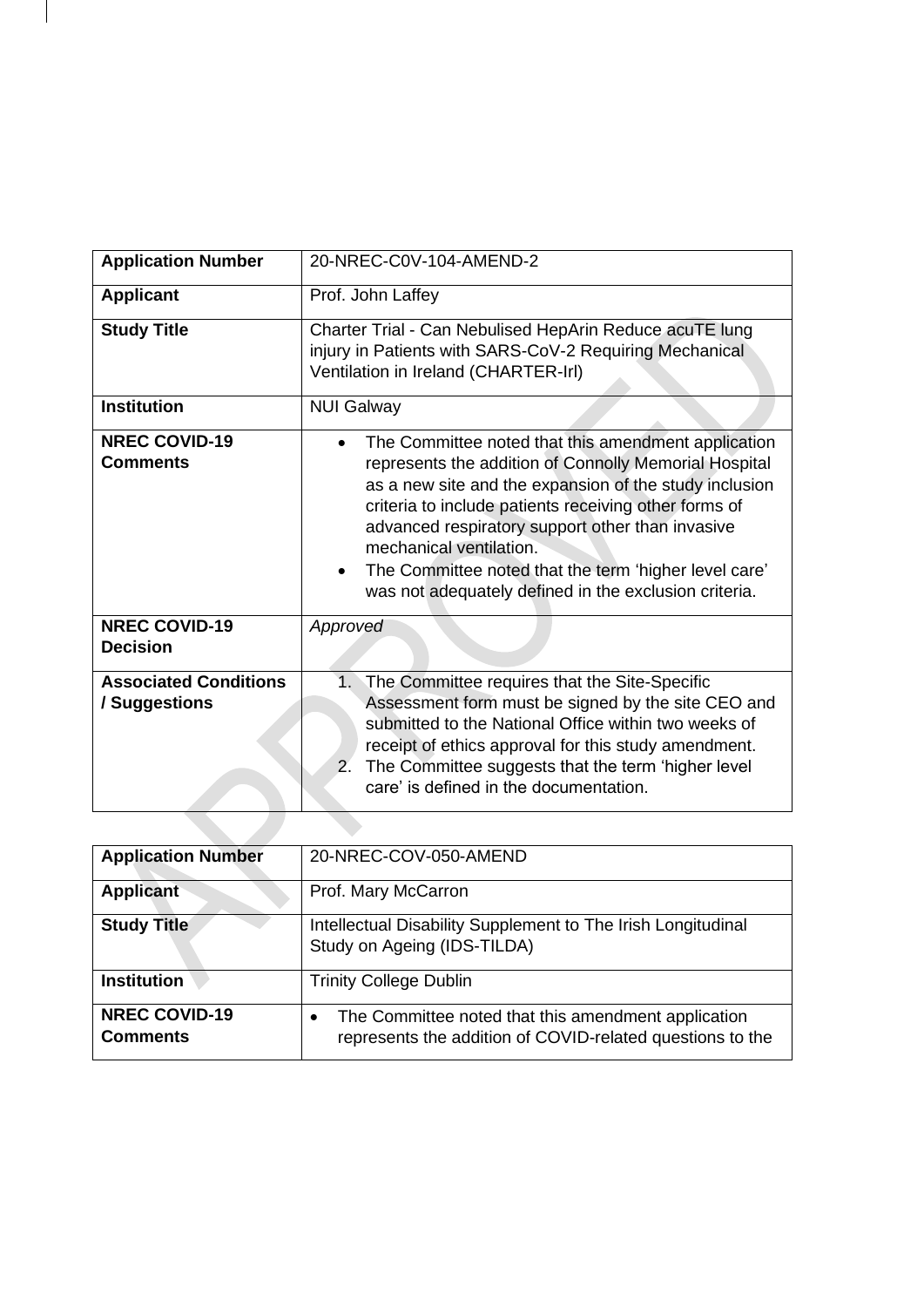|                                               | questionnaire and to conduct two additional waves of<br>follow-up data collection for the IDS-TILDA COVID-19<br>survey.                                                                     |
|-----------------------------------------------|---------------------------------------------------------------------------------------------------------------------------------------------------------------------------------------------|
|                                               | The Committee noted that the questionnaire contains<br>some understandably sensitive questions. The applicant is<br>very clear that participants do not have to answers these<br>questions. |
| <b>NREC COVID-19</b>                          | Approved                                                                                                                                                                                    |
| <b>Decision</b>                               |                                                                                                                                                                                             |
| <b>Associated Conditions</b><br>/ Suggestions | As many of the questions in the questionnaire touch off<br>1.<br>sensitive subjects, the Committee suggests Question 2D<br>should be moved and incorporated with Question 10.               |
|                                               |                                                                                                                                                                                             |
|                                               |                                                                                                                                                                                             |

| <b>Application Number</b>               | 20-NREC-COV-087-AMEND                                                                                                                                                              |
|-----------------------------------------|------------------------------------------------------------------------------------------------------------------------------------------------------------------------------------|
| <b>Applicant</b>                        | <b>Prof Patrick Sheahan</b>                                                                                                                                                        |
| <b>Study Title</b>                      | ICE: Impact of COVID 19 on ENT Surgery in Ireland                                                                                                                                  |
| <b>Institution</b>                      | <b>Cork University Hospital</b>                                                                                                                                                    |
| <b>NREC COVID-19</b><br><b>Comments</b> | The Committee noted that this amendment application<br>represents access to additional data from institutional<br>Departments of Microbiology and Departments of<br>Public Health. |
|                                         | The Committee were unclear who will make contact<br>with the Departments of Public Health.                                                                                         |
|                                         | The Committee were also unclear as to whether the<br>applicant was requesting access to identifiable data as<br>well as numerical / aggregated data.                               |
| <b>NREC COVID-19</b><br><b>Decision</b> | Provisionally approved                                                                                                                                                             |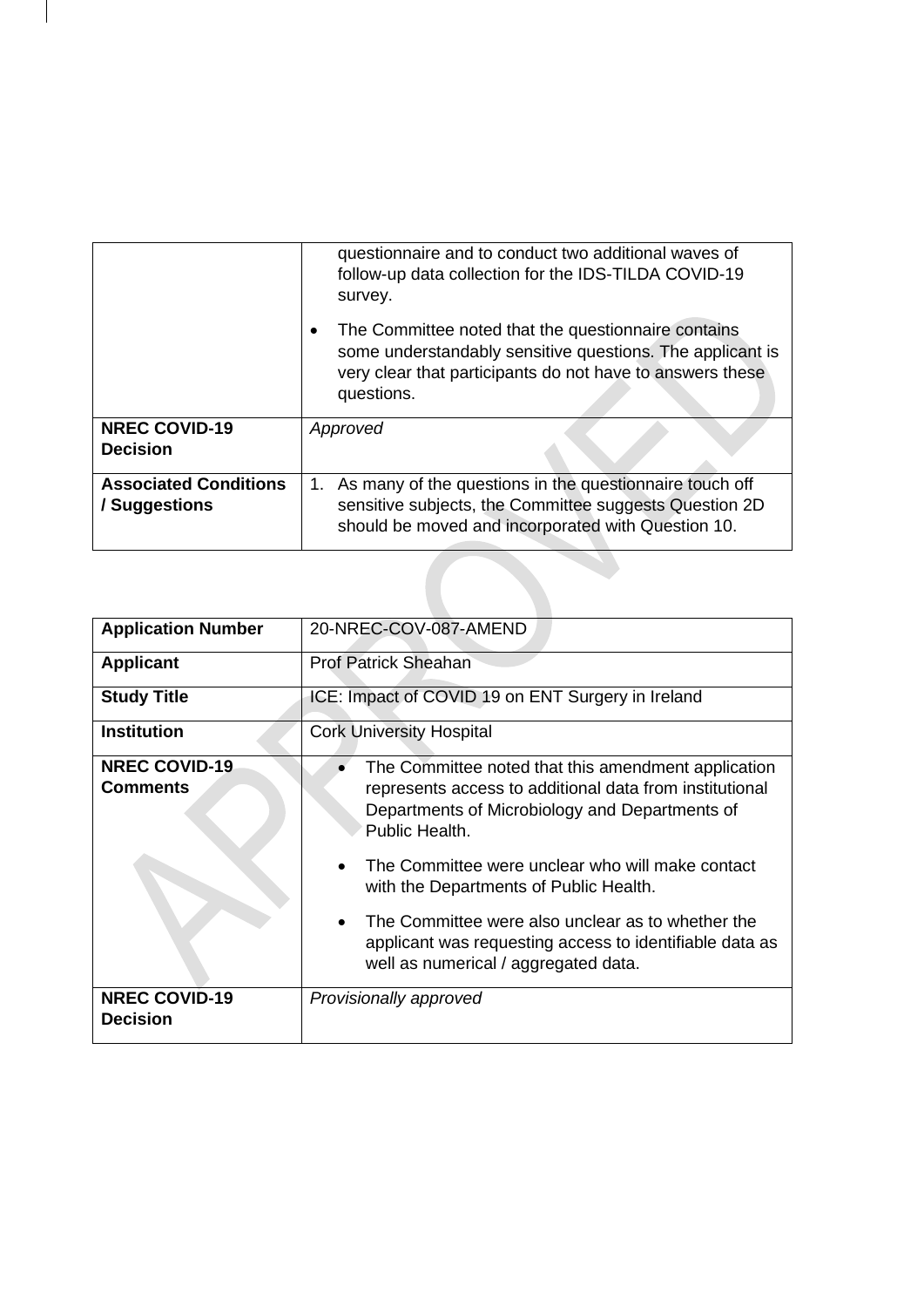| <b>Associated Conditions</b> | 1. The Committee requires clarification on how the                                   |
|------------------------------|--------------------------------------------------------------------------------------|
|                              |                                                                                      |
|                              | Departments of Public Health will be contacted. Will                                 |
|                              | contact be made by someone from the research team and                                |
|                              | if so who?                                                                           |
|                              | 2. The Committee requests confirmation that the data from                            |
|                              | Public Health Departments will be numeric and will not<br>contain identifiable data. |
|                              |                                                                                      |

| <b>Application Number</b>                     | 20-NREC-COV-030/1-AMEND                                                                                                                                                                                                                                                                                                                                                   |
|-----------------------------------------------|---------------------------------------------------------------------------------------------------------------------------------------------------------------------------------------------------------------------------------------------------------------------------------------------------------------------------------------------------------------------------|
| <b>Applicant</b>                              | Dr Nollaig Burke                                                                                                                                                                                                                                                                                                                                                          |
| <b>Study Title</b>                            | Altered lives in a time of crisis: Preparing for recovery from the<br>impact of the COVID-19 pandemic on the lives of older adults                                                                                                                                                                                                                                        |
| <b>Institution</b>                            | <b>Trinity College Dublin</b>                                                                                                                                                                                                                                                                                                                                             |
| <b>NREC COVID-19</b><br><b>Comments</b>       | The Committee noted that this amendment application<br>represents changes to the study protocol to collect saliva<br>samples.<br>The application was noted by the Committee as being<br>clear and straight forward.<br>The Committee recommends some changes to the<br>consent form and the questionnaire.                                                                |
| <b>NREC COVID-19</b><br><b>Decision</b>       | Approved                                                                                                                                                                                                                                                                                                                                                                  |
| <b>Associated Conditions</b><br>/ Suggestions | The Committee requests that Yes / No boxes within the<br>$\bullet$<br>Consent Form are restricted to items where the<br>participant has a choice to make about individual<br>elements of the project.<br>In the questionnaire, the Committee requests that<br>٠<br>Question 17 include the option for participants to select<br>'I don't mind / It doesn't matter to me'. |

| <b>Application Number</b> | 20-NREC-COV-034-AMEND |
|---------------------------|-----------------------|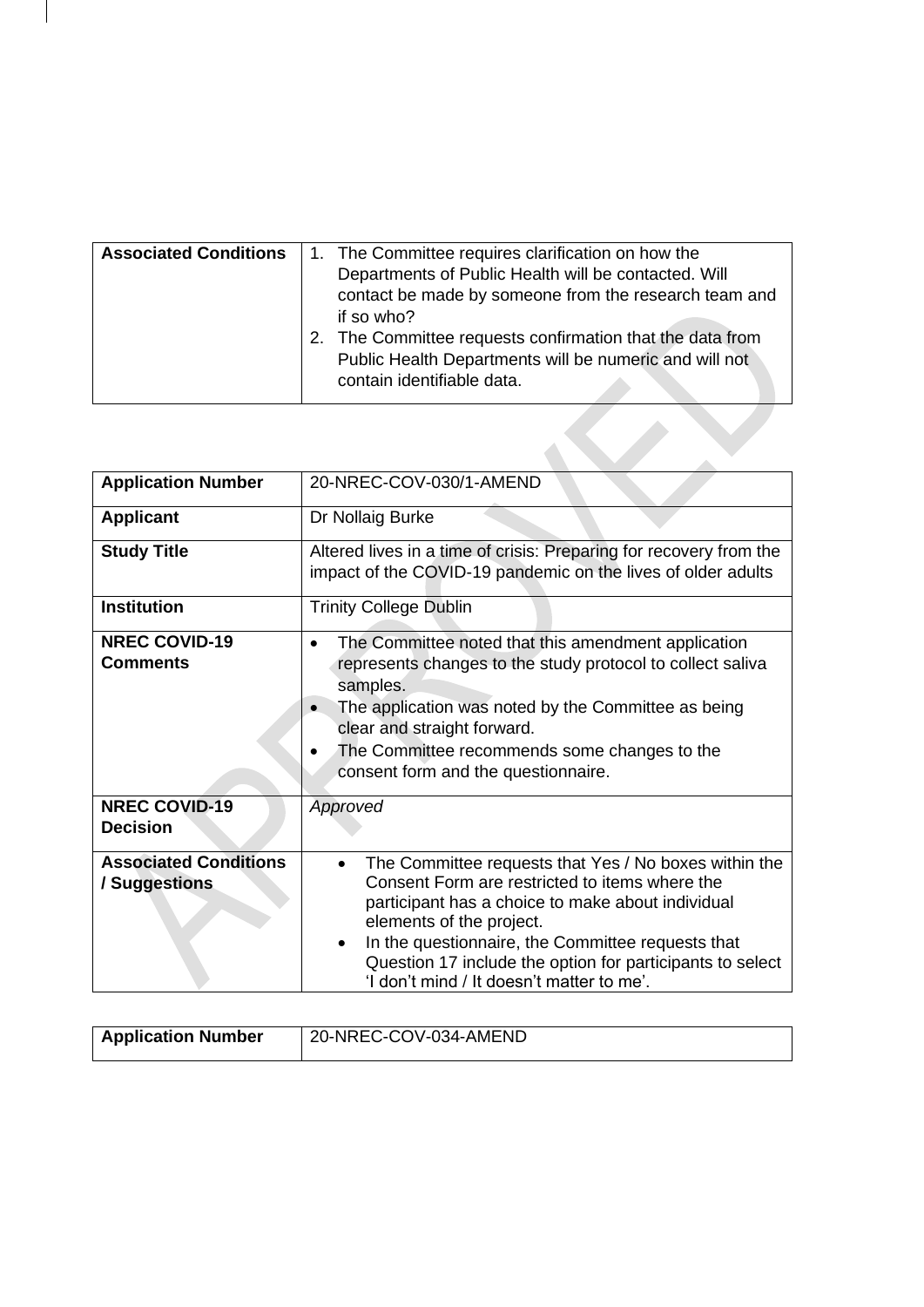| <b>Applicant</b>                              | Dr Emma Nicholson                                                                                |
|-----------------------------------------------|--------------------------------------------------------------------------------------------------|
| <b>Study Title</b>                            | <b>CUPID COVID-19</b>                                                                            |
| <b>Institution</b>                            | University College Dublin                                                                        |
| <b>NREC COVID-19</b><br><b>Comments</b>       | The Committee noted that this application was for the<br>$\bullet$<br>access to anonymised data. |
| <b>NREC COVID-19</b><br><b>Decision</b>       | Approved                                                                                         |
| <b>Associated Conditions</b><br>/ Suggestions | N/A                                                                                              |

 $\mathcal{L}_{\mathcal{A}}$ 

| <b>Application Number</b>                     | 20-NREC-COV-040-AMEND                                                                                                                                                                                                                                                                  |
|-----------------------------------------------|----------------------------------------------------------------------------------------------------------------------------------------------------------------------------------------------------------------------------------------------------------------------------------------|
| <b>Applicant</b>                              | Prof Patrick Murphy                                                                                                                                                                                                                                                                    |
| <b>Study Title</b>                            | Platform Randomised trial of INterventions against COVID-19<br>In older people (PRINCIPLE)                                                                                                                                                                                             |
| <b>Institution</b>                            | <b>NUI Galway</b>                                                                                                                                                                                                                                                                      |
| <b>NREC COVID-19</b><br><b>Comments</b>       | The Committee noted that this amendment application<br>represents changes to the participant recruitment<br>process and an update to the treatment arm.<br>The Committee were of the view that the recruitment<br>process was not clearly outlined in the documentation<br>provided.   |
| <b>NREC COVID-19</b><br><b>Decision</b>       | <b>Provisional Approval</b>                                                                                                                                                                                                                                                            |
| <b>Associated Conditions</b><br>/ Suggestions | 1. The Committee requires further clarity around the<br>recruitment process. They request a detailed overview<br>of the recruitment process to clearly outline the<br>coordination between the testing centre, access of the<br>treatment arm, the involvement of the participant's GP |